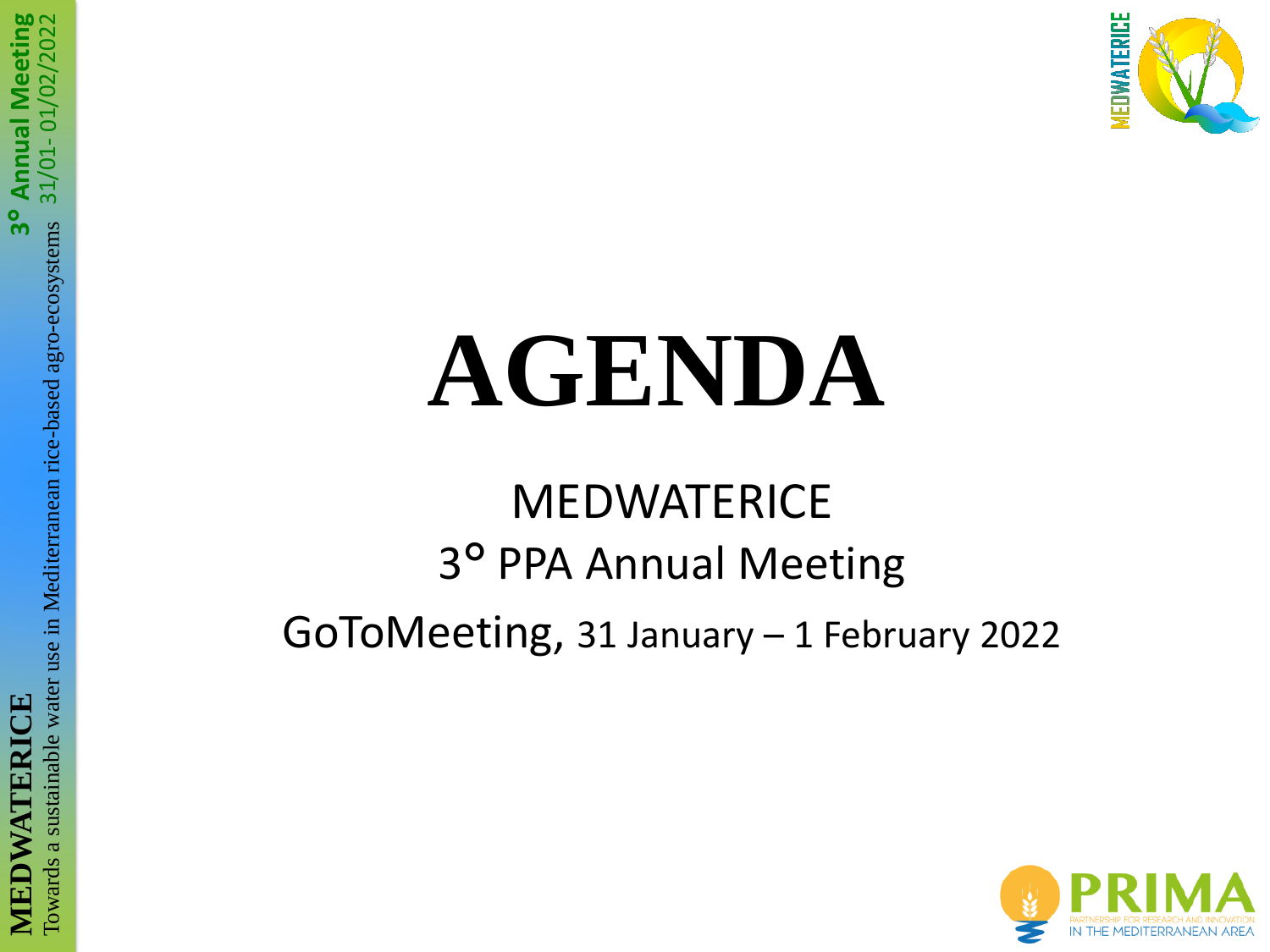# **Monday 31th January 2021 - PPA meeting morning, 9:00 am - 1:00 pm**



9:00 – 9:30 am

WP1 Leader will illustrate the project updates (especially related to the postponement of the project closing date - new GANTT and PIP; new dates for Deliverables and Milestones).

9:30 am – 12:30 pm [40 min for each CS + 20 minutes discussion]

Each CS Leader will present the experimentation in the pilot farms 2019-21 (what done in WP2 and WP4) and the district-scale activity (WP3). At the end of the presentation, progresses with respect to the CS dissemination should be reported (WP6 - SHs meetings, farm field days, national workshops, conference proceedings, technical articles, international articles, guidelines, factsheets compared to numbers promised in the PIP).

```
9:30 – 10:30 am - CS Italy
```
10:30 – 11.30 am - CS Egypt

11:30 **–** 12:30 am - CS Spain (Baix Ter area)

12:30 am - 2:00 pm: break for lunch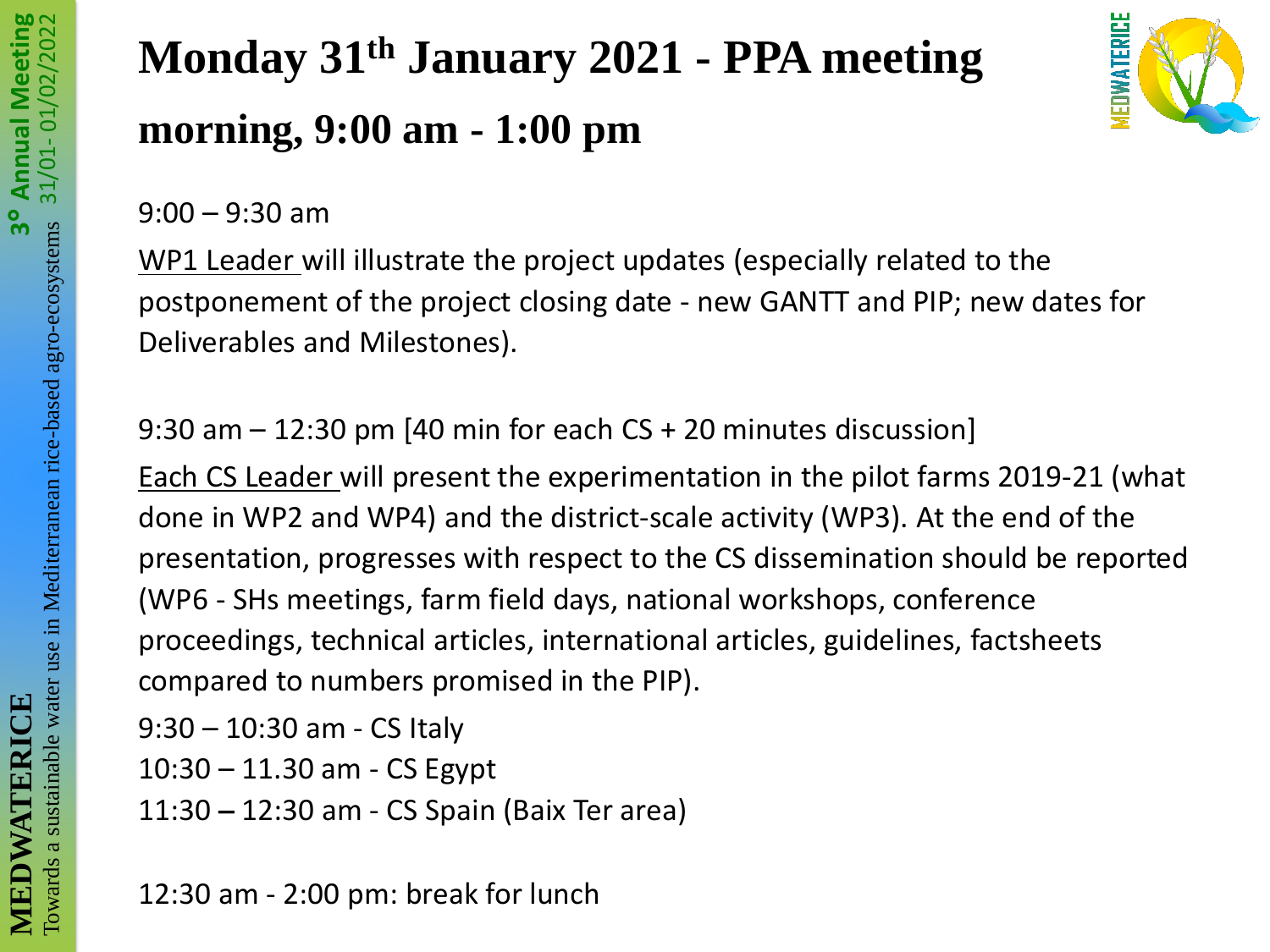

### **Monday 31th January 2021 - PPA meeting afternoon, 2:00 pm - 6:00 pm**

2:00 – 6:00 pm [40 min for each CS + 20 minutes discussion]

2:00 – 3:00 pm - Turkey

3:00 – 4:00 pm **-** CS Spain (Guadalquivir area)

4:00 – 5:00 pm **-** CS Portugal (Mondego valley)

5:00 – 6:00 pm - CS Portugal (Lis Valley)

6:00 pm:  $1<sup>st</sup>$  meeting day closure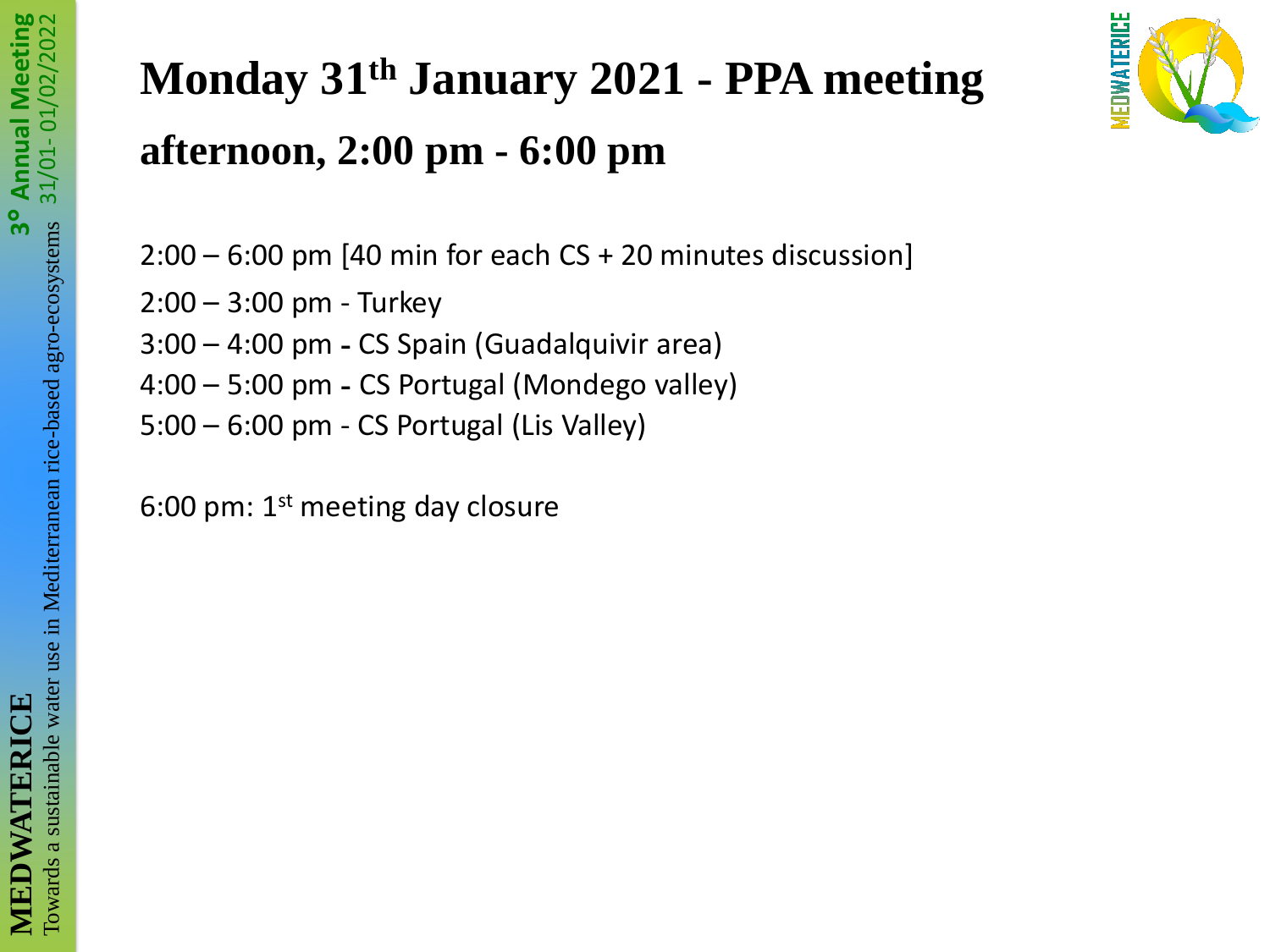# **Tuesday 1th February 2021 - PPA meeting morning, 9:00 am - 1:00 pm**



9:00 – 10:00 am

WP2 Leader will illustrate the progresses in CS data collection and storage, and will discuss the main findings achieved also comparing the different irrigation methods across CSs (e.g. AWD, surface and subsurface drip). Any critical issues in data collected will be discussed also in the light of what highlighted by the external evaluator involved in the Mid Term Assessment. Next steps will be presented.

#### 10:00 – 10:30

Task 4.5 Leader will illustrate food safety results and will discuss them by comparing what achieved across the different CSs applying the same irrigation techniques.

10:30 – 11:30

WP3 Leader will illustrate progresses in the modelling activities within the different CSs, also in relation to what written in the D3.2 (delivered at the end of December 2021; month 33). Points raised by the external evaluator during the Mid Term Assessment will be taken into account. Next steps will be presented.